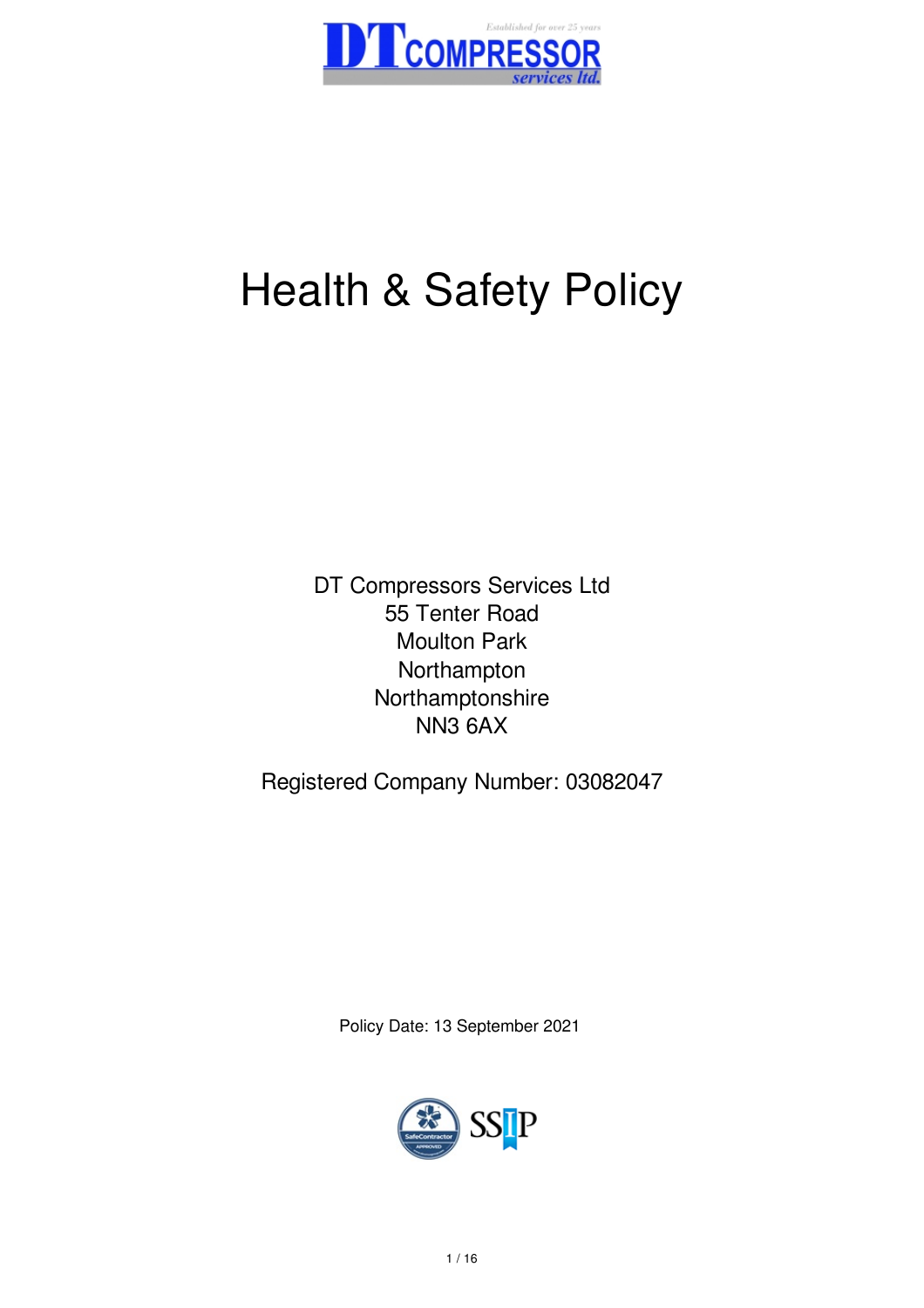# Contents Page

**1.0 General Statement of Intent**

**2.0 Roles and Responsibilities**

**3.0 Arrangements**

**3.1 Accident Reporting & Investigation**

- **3.2 Alcohol and Controlled Drugs**
- **3.3 Asbestos**
- **3.4 CDM Regulations**
- **3.5 COSHH Assessments**
- **3.6 Communication with workers**
- **3.7 Contractors and Sub-Contractors**
- **3.8 Display Screen Equipment (DSE)**

**3.9 Electricity at Work**

**3.10 Environmental Protection**

- **3.11 Environmental Waste Management & Pollution Control**
- **3.12 Equipment Inspections & Records**

**3.13 External Health and Safety Consultants**

**3.14 Fire Safety**

**3.15 First Aid Arrangements**

**3.16 Guidance**

**3.17 Hand Arm Vibration Syndrome (HAV)**

**3.18 Health & Safety Records**

**3.19 Health & Safety Training**

**3.20 Health Surveillance**

**3.21 Lone Working**

- **3.22 Machinery Maintenance**
- **3.23 Machinery Operation**

**3.24 Manual Handling Assessments**

**3.25 Method Statements (Safe Operating Procedures)**

**3.26 Noise**

**3.27 PAT Testing**

- **3.28 Personal Protective Equipment**
- **3.29 Pregnant Workers**

**3.30 Purchase Policy**

**3.31 Risk Assessments**

- **3.32 Safety Audits and Monitoring**
- **3.33 Serious or Imminent Danger**
- **3.34 Transport & Company Vehicle Safety**
- **3.35 Welfare**
- **3.36 Working at Height**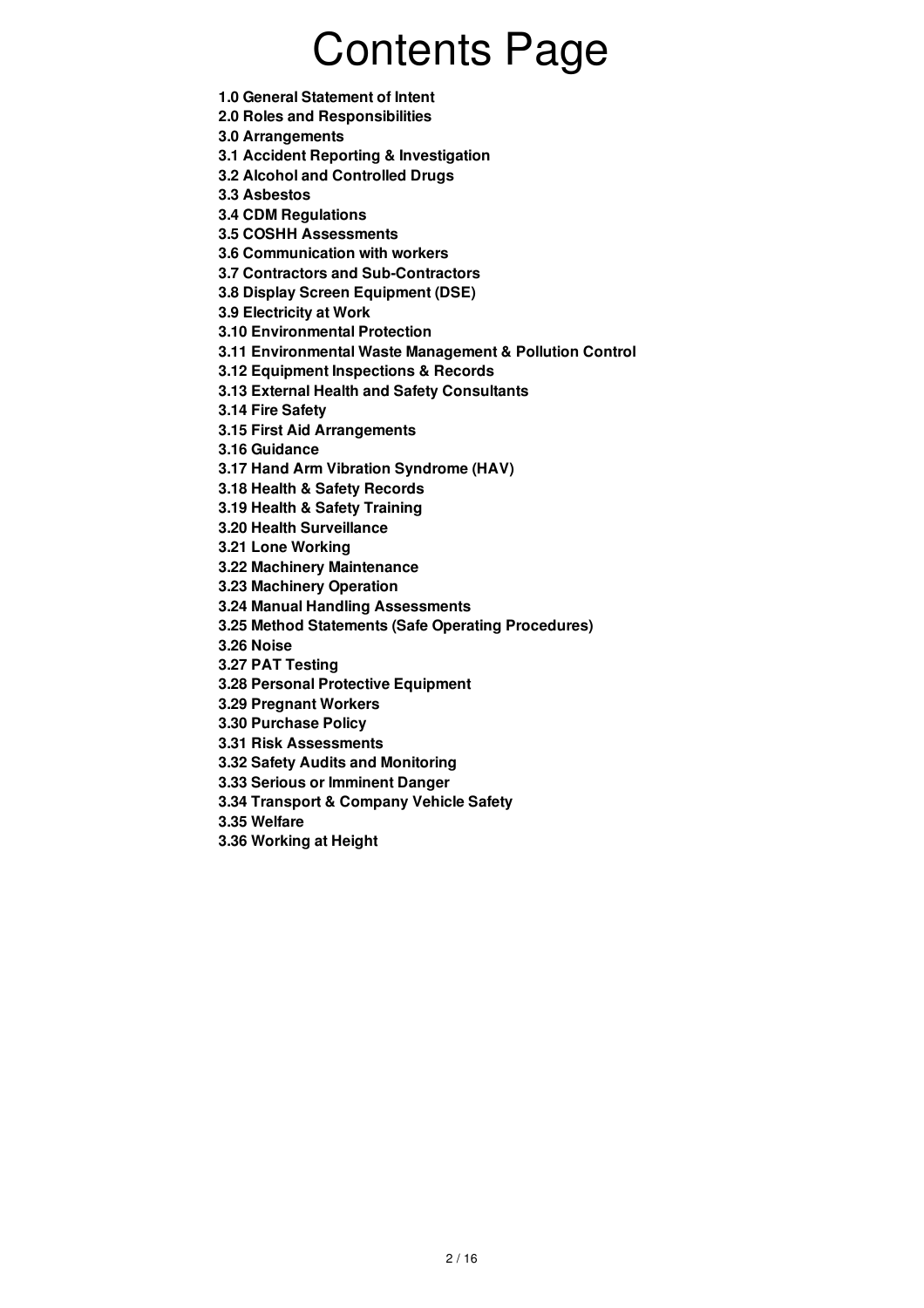# *1.0 General Statement of Intent*

DT Compressors Services Ltd is committed to ensuring the safety of its employees, customers, members of the public and anyone else who are affected by our operations.

The company commits to operating in accordance with the Health and Safety at Work (etc) Act 1974, The Management of Health & Safety Regulations and all other current applicable regulations and codes of practice, so far as is reasonably practicable.

The management will ensure that significant risks are assessed and suitable and sufficient measures are adopted to allow each employee/contractor to carry out his/her duties safely and without risk to health. Suitable equipment will be provided and maintained in a safe condition, and safe systems of work will be devised.

The company shall strive to achieve continuous improvement in Health & Safety performance.

DT Compressors Services Ltd Management will provide all necessary resources including time to ensure that all Health and Safety matters are adequately funded. This includes, training, personal protective equipment, adequate equipment/tools, maintenance for this equipment, external advice where necessary and any other resource necessary to ensure the Health and Safety of our staff.

Each employee/contractor will be made aware of his/her responsibility for his/her own health and safety and that of others. All employees/contractors will be given the opportunity to consult with the management on matters relating to Health & Safety, or to appoint a representative to do so.

Where necessary the company will arrange or provide suitable training for both management and operatives, in particular where new work practices or equipment are introduced.

The company will seek external advice as necessary to keep its health & safety policy, working practices and equipment up to date and in accordance with current legislation.

Ultimate responsibility in all areas of safety rests with the Managing Director. This duty is of no less importance than any of the responsibilities attached to that position.

Reviews of Health and Safety Policy will be made annually no later than 1 year after the date on this policy. The monitoring of all issues relating to this policy is the responsibility of the Directors.

Signed:

S Dawkins

13 September 2021

Stefan Dawkins Managing Director

DT Compressors Services Ltd

*Please note that this document is current as of Friday 10th June 2022 . For the latest version of this uncontrolled document please consult the author*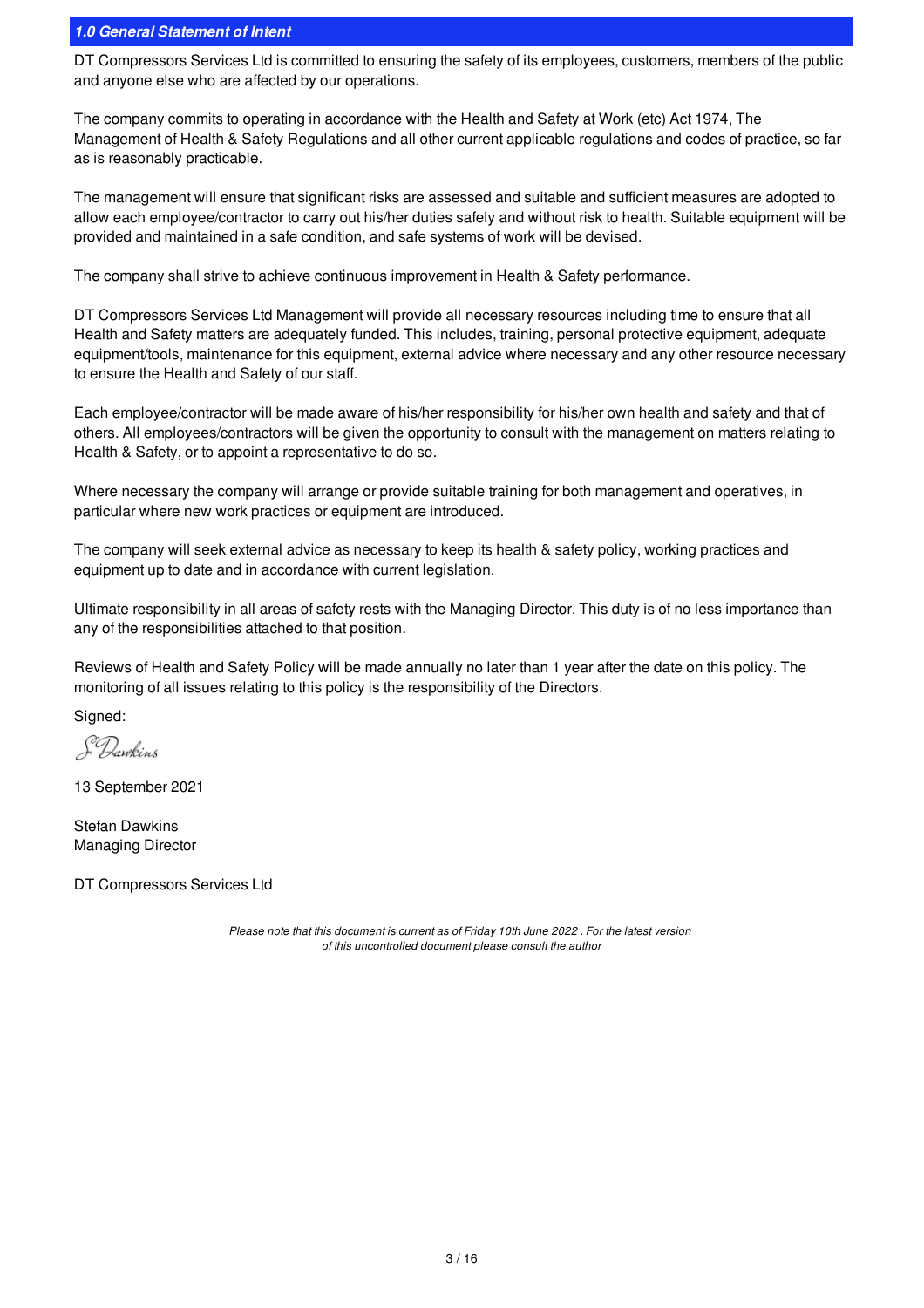# *2.0 Roles and Responsibilities*

#### **Organisation and Managerial Responsibilities;**

The company is owned and managed by Stefan Dawkins and Robert Turville who are directly responsible for Health and Safety matters within the company. The responsible persons will seek external assistance where necessary to ensure that the company meets both its statutory obligations and the objectives laid down in this Health & Safety Policy.

We use HS Direct Ltd (01284 747788) for gaining help and advice with Health & safety matters where required.

The organisation of the workforce is the responsibility of Stefan Dawkins, who holds the position of Managing Director and who is responsible for ensuring that the company's Health & Safety Policy and associated procedures are implemented by all site operatives.

Day to day management of the company's operations is the responsibility of the Directors who may be supported by site managers, each responsible for one site or customer premises. Depending on the size and nature of the site, the responsible person may be supported by one or more supervisors responsible for the direct supervision of the company operatives.

#### **Employee/Contractor Responsibilities;**

Each and every employee/contractor has a statutory duty to take reasonable care in relation to his/her own health & safety, and the health and safety of any other person who may be affected by his/her acts or omissions.

Therefore, it shall be the duty of all Employees/Contractors whilst at work:

To take reasonable care for the Health & Safety of themselves and others, who may be affected by their acts or omissions at work

To co-operate with the employer to ensure compliance with all the company Health & Safety policies and procedures

To refrain from intentional or reckless interference with equipment and/or systems provided in the interest of Health, Safety and the Environment

To co-operate with management when required on such things as accident prevention and all procedures with regard to Health, Safety and the Environment as set out in the Health & Safety at Work etc. Act and the Environmental Protection Act (as amended), and all associated Regulations and ACOPs

To maintain good standards of housekeeping in our premises and on client premises

To report any accident or incident including near-misses (whether or not personal injury results) to the office

To report any defects in equipment without delay to their immediate Supervisor and not to attempt repairs which they have not been authorised and specifically trained to undertake

To ensure that no potentially hazardous item, substance or machine is brought on to site or used without the prior knowledge and authority of their immediate Supervisor

To use and if applicable wear any item of Personal Protective Equipment. It is a requirement of law that any equipment supplied for safety must be used, and when not in use it is properly cleaned, stored and maintained.

To undergo any Health, Safety, Environmental and operational training deemed necessary by the company

#### **Staff Consultation;**

If an employee/contractor becomes aware of any potential breaches of health & safety law, or unsafe working practices he/she must notify the MD or Site manager.

If an employee/contractor feels that health & safety procedures may be improved, for example by use of alternative equipment, he/she will be encouraged to discuss any suggestions with the management.

#### **Specific Safety Functions and Named Responsibilities;**

| <b>Safety Function</b>           | <b>Person Responsible</b> |
|----------------------------------|---------------------------|
| All aspects of Health And Safety | Stefan Dawkins            |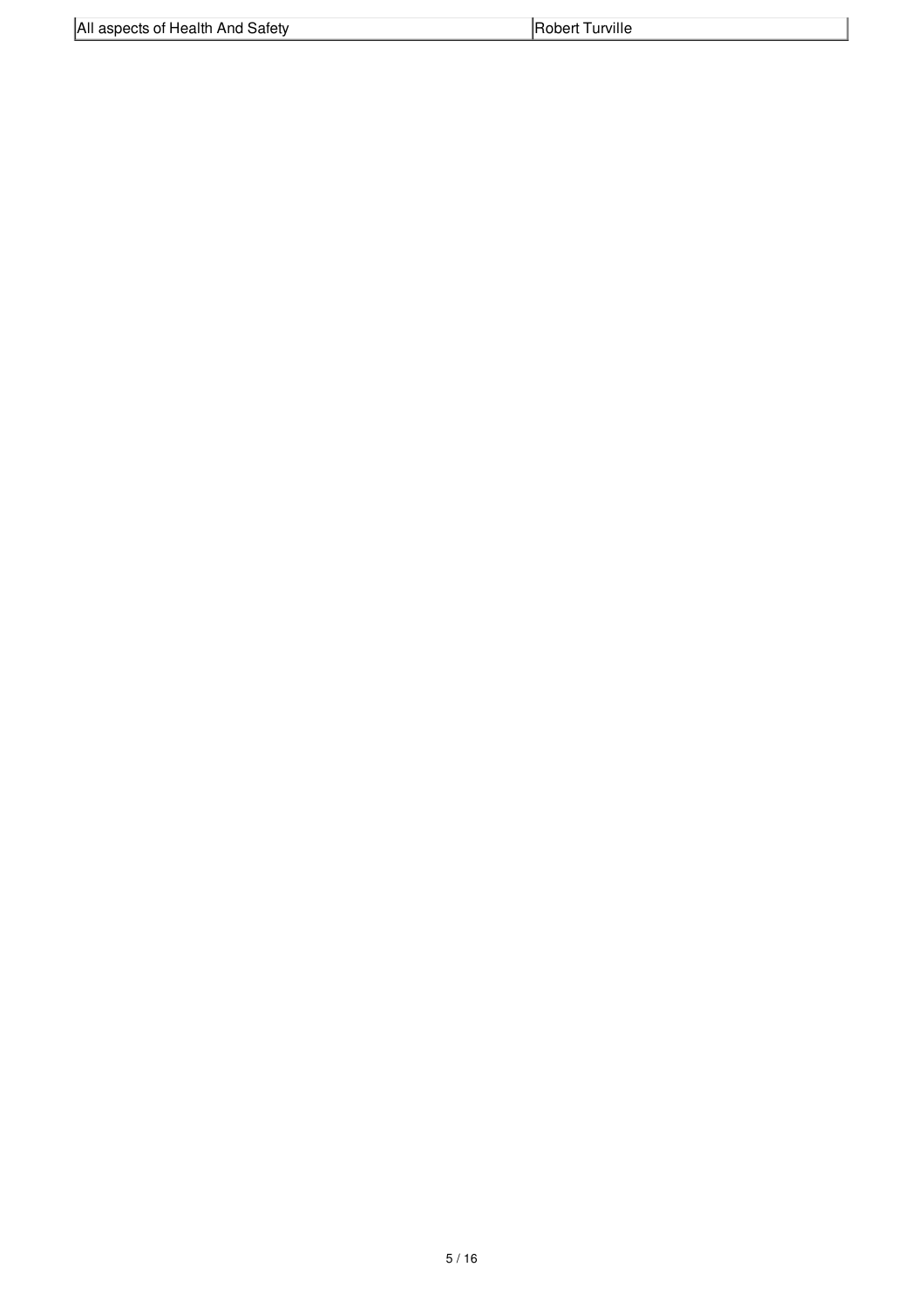#### *3.0 Arrangements*

This section defines our company arrangements and policies for dealing with our activities.

# **3.1 Accident Reporting & Investigation**

It is the policy of DT Compressors Services Ltd that **all** accidents, incidents and near misses are reported to the site and recorded into the company's accident record book which is kept online in our Safety First Package.

The main objective of accident, incidents, near misses reporting and investigation is to reduce incidents and prevent future accidents.

It will be the responsibility of the MD or their nominated representative to notify the Health & Safety Executive in respect of any accident or occurrence for which notification is required by the:

Current - Reporting of Injuries, Diseases and Dangerous Occurrences Regulations

The following must be reported:

- Deaths
- Specified injuries to members of the public on our premises and taken to hospital.
- Over 7 day injuries where an employee or self-employed person is injured at work and away from work or unable to perform their normal work duties for more than 7 consecutive days. This must be reported to the HSE using appropriate forms within 15 days of the accident.
- Some work-related diseases as per RIDDOR
- A dangerous occurrence where something happens that does not result in an injury, but could have done.
- Gas Safe registered gas fitters must also report dangerous gas fittings they find, and gas conveyors / suppliers must report some flammable gas incidents

Any accident resulting in more than minor injuries or incident which might have resulted in serious injury will be investigated by the MD or their nominated representative. Depending upon the circumstances of the accident, the MD or their nominated representative may seek the assistance of an external Health & Safety Advisor, both in the investigation and the formulation of preventative procedures to avoid repetition.

A study of the circumstances will help to reduce or remove the causes.

- When the reports are examined over a period of time, it can be seen whether preventative measures have been effective in reducing accidents.
- If these objectives are to be attained, investigation and reporting must be accurate, complete and consistent.
- All accidents and incidents resulting in injury to employees and/or to any other persons or near misses on the premises or sites that DT Compressors Services Ltd employees are working on must be reported immediately to DT Compressors Services Ltd site foreman and or to the site Duty holder or PC and be recorded in the company Accident book and reporting systems.
- Where there is more than one person injured in the accident a separate page should be used for each person.
- All relevant questions must be completed for every accident resulting in personal injury.
- Care should be taken in completing the Accident Report Form and the DT Compressors Services Ltd Supervisor wherever possible should ensure that the injured person reads the entries recorded on their behalf.
- Care should also be taken when stating the nature of the injury. Unless a medical certificate has been submitted.

# **3.2 Alcohol and Controlled Drugs**

It is categorically forbidden for employees to enter sites or places of work, to drive a vehicle, use or operate plant and equipment, or to assist or supervise in it's use, whether on or off company business, in an unfit state due to the influence of alcohol or illegal drugs and other substances, such as glue. Disciplinary action will be taken if you are caught in the possession of illegal drugs on Company or Client property or in Company vehicles. Employees taking medicines or prescribed drugs under the direction of their G.P, Dentist, or Hospital Doctor that may effect their ability to carry out their work duties have a duty of care responsibility and must notify their immediate Manager.

#### **3.3 Asbestos**

DT Compressors Services Ltd policy is that we will **not** work with asbestos containing material products.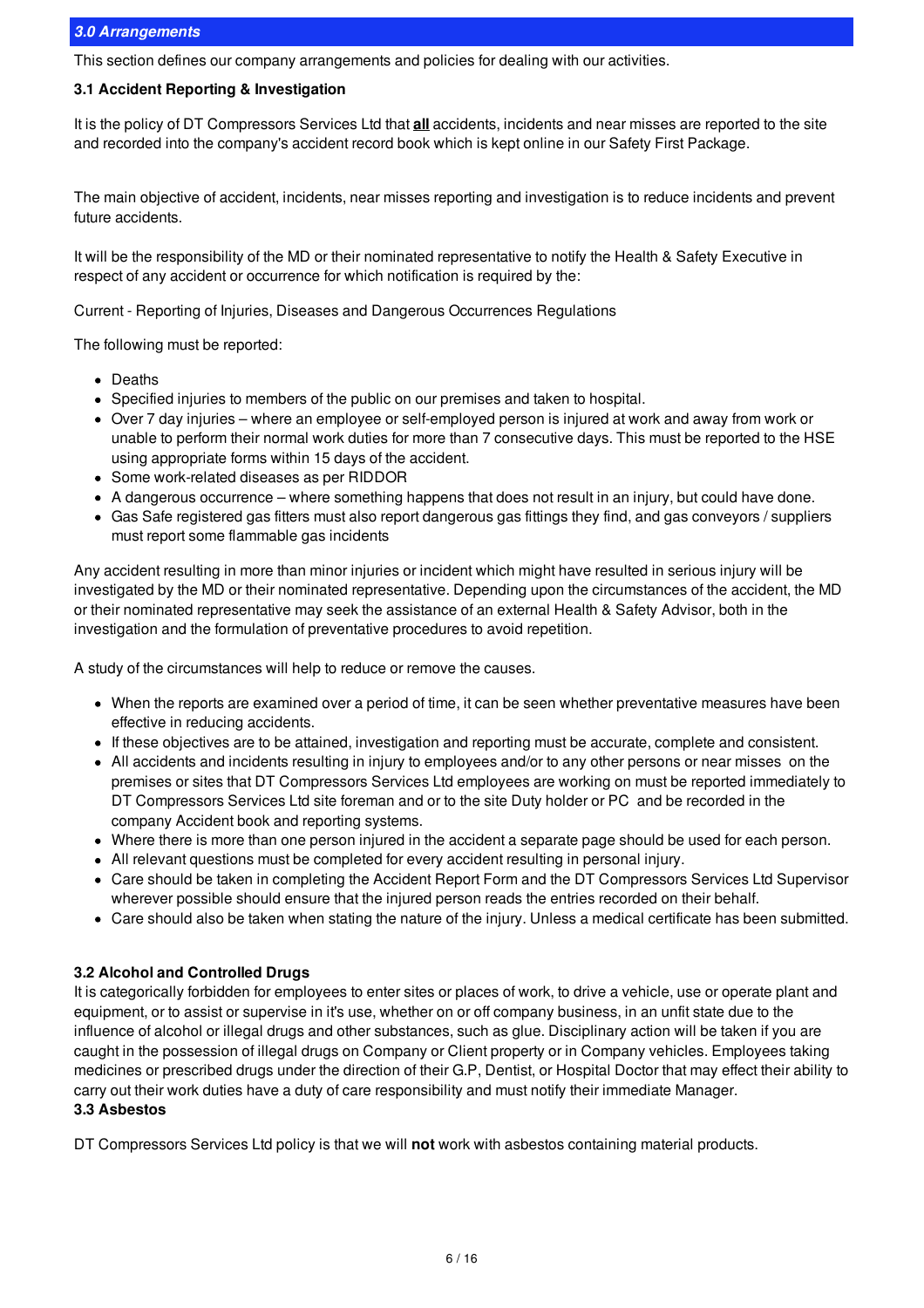Asbestos is recognised as being an extremely hazardous substance and as such must be treated with the utmost care. When working on site, staff and contractors will assume any suspicious material is asbestos and stop work unless there is conclusive evidence to the contrary. Any suspicious material shall be reported to the site or building manager immediately.

An Asbestos Management Survey for the premises should always be made available. Its purpose is to locate, as far as reasonably practicable, the presence and extent of any suspected Asbestos Containing Materials (ACMs) in the building which could be damaged or disturbed during normal occupancy, including foreseeable maintenance and installation, and to assess their condition prior to starting work.

Refurbishment and demolition surveys should be made available where refurbishment work or other work involving disturbing the fabric of the building is carried out.

### **3.4 CDM Regulations**

.

DT Compressors Services Ltd recognises the requirements of these regulations and makes every endeavour to comply.

Briefly - The regulations call for:

Competence of all - A person must be capable of carrying out duties placed on him / her and must only accept knowing they are competent to carry out the task.

No person may arrange for a person to carry out works unless he is either,

- Competent
- Under supervision of a competent person

The business selects personnel based on ability and where possible seeks demonstration by certification. A training plan is maintained and personnel are encouraged to take on additional training in order to improve skills. Additional in-house training refresher sessions are provided in order to keep personnel up to date with current regulations.

#### **Co-operation of employees, contractors and others**

Every person involved in works must seek the co-operation of any other persons concerned at the same or adjoining site so far as necessary in order to ensure all may carry out works safely.

Similarly, he must co-operate to ensure others may continue with their works safely.

All persons involved must report anything which is likely to endanger the health or safety of himself or others. Supervisors have been appointed in order to ensure work is managed such that it may continue safely where multiple trades or activities may be ongoing simultaneously. Liaison with others allows arrangements to be made that enable all to continue.

#### **Co-ordination of activities**

All persons must co-ordinate their activities with one another in a manner such that, so far as is reasonably practicable, the health and safety of persons carrying out the work and anyone affected by the construction work will remain safe from harm at all times.

It is recognised that all works may not be able to continue at the same time, therefore Supervisors will discuss and plan such that the project may progress safely.

#### **Prevention of accidents**

Every person must ensure general principles of prevention are applied, so far as is reasonably practicable, to ensure the safety of all and works during all stages of a project.

This is a priority in all activities and the business ensures that method statements and risk assessments are produced identifying arrangements for safe working. All personnel are briefed on these to ensure they understand these arrangements and the risks that may be encountered by not following procedures.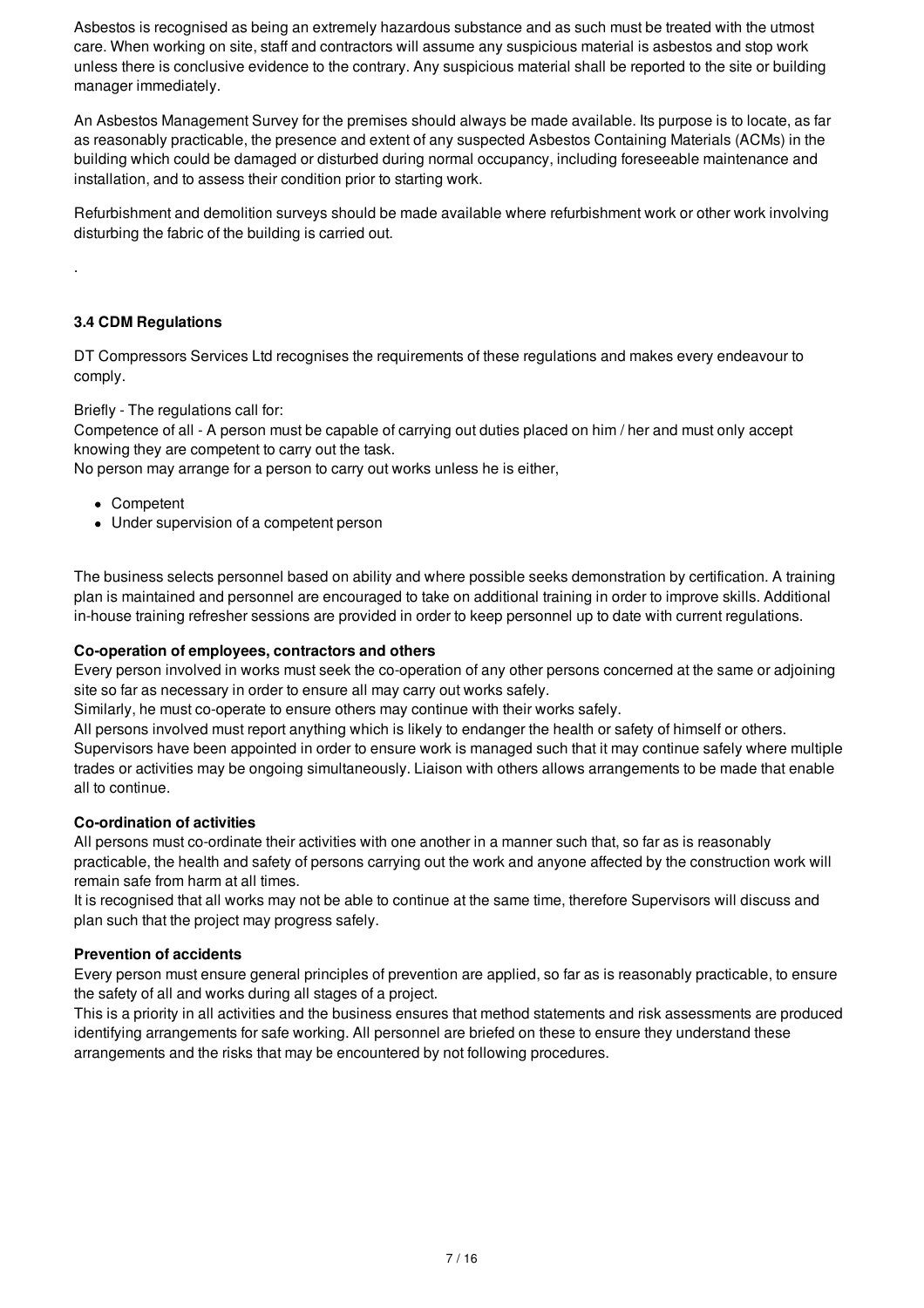#### **Duties of Contractors**

All Contractors and Principal Contractors have specific duties placed upon them under these regulations and all must be aware and endeavour to comply.

The regulations spell out these requirements for both Contractors and Principal Contractors

The business is fully aware and endeavours to comply, so far as is reasonably practicable. All personnel have been made aware of these duties through in-house training

The current CDM Regulations apply to most common building, civil engineering and engineering construction work including Domestic Projects. In the event that a Project falls within the requirements of CDM, then the Principal Contractor must make provision for Welfare facilities as outlined under Schedule 2 of the CDM Regulations. The appointed Principal Designer will be responsible for carrying out the CDM duties and ensuring the completion of

the Project Health & Safety File. On smaller projects where no PD is appointed, this role will be the responsibility of the Contractor when appointed by the client

HSE must be notified of the site if the construction work is expected to either: last longer than 30 days and have more than 20 workers simultaneously involved on site at any one time; or exceeds 500 person days of construction work. In the case of a domestic project, as above; if using more than 1 contractor a health and safety file must be produced. In any case, the Contractor must produce a Construction Phase Plan suitable for a Domestic Project.

If a Project fits into CDM by either of the above factors, then HSE should be notified on-line before construction work starts using form F10.

# **3.5 COSHH Assessments**

For all materials or substances utilised which may be hazardous to health, a formal COSHH Assessment will be carried out by the MD or their nominated representative. A register of hazardous substances shall be kept at the head office along with all relevant Safety Data Sheets. A copy of relevant COSHH Assessment(s) will be communicated to the operative(s) providing instruction for safe use.

#### **3.6 Communication with workers**

The company uses a variety of methods to communicate information with employees and sub-contractors. A monthly informal meeting is held to discuss any issue, including safety. We will also pass information to employees with pay slips as required. A notice board in the head office is also kept up to date.

Communication with employees whose first language is not English will be carried out using one or more of the following methods;

- Ensure adequate time to consult with employees where language and/or literacy may be issues so they can absorb the information and respond to you.
- Use an interpreter; this may be a trained work colleague.
- Get information translated and check that this has been done clearly and accurately by testing it with native speakers.
- Use pictorial information and internationally understood pictorial signs where appropriate
- Where information has to be in English, use clear and simple materials, and allow more time to communicate issues.

# **3.7 Contractors and Sub-Contractors**

All contractors and sub-contractors who are working for the company will comply with the company;

- 1. Health & Safety Policy.
- 2. Emergency procedures.
- 3. Hazard/accident reporting procedures.

All accidents and near misses need to be reported and recorded in the Accident Book located in main office.

The company's health and safety policy can be found on company notice boards which are situated in the office.

All contractors must complete the contractor's competence form before commencing work.

The MD or their nominated representative is responsible for assessing and controlling contractors and subcontractors working for or on behalf of DT Compressors Services Ltd.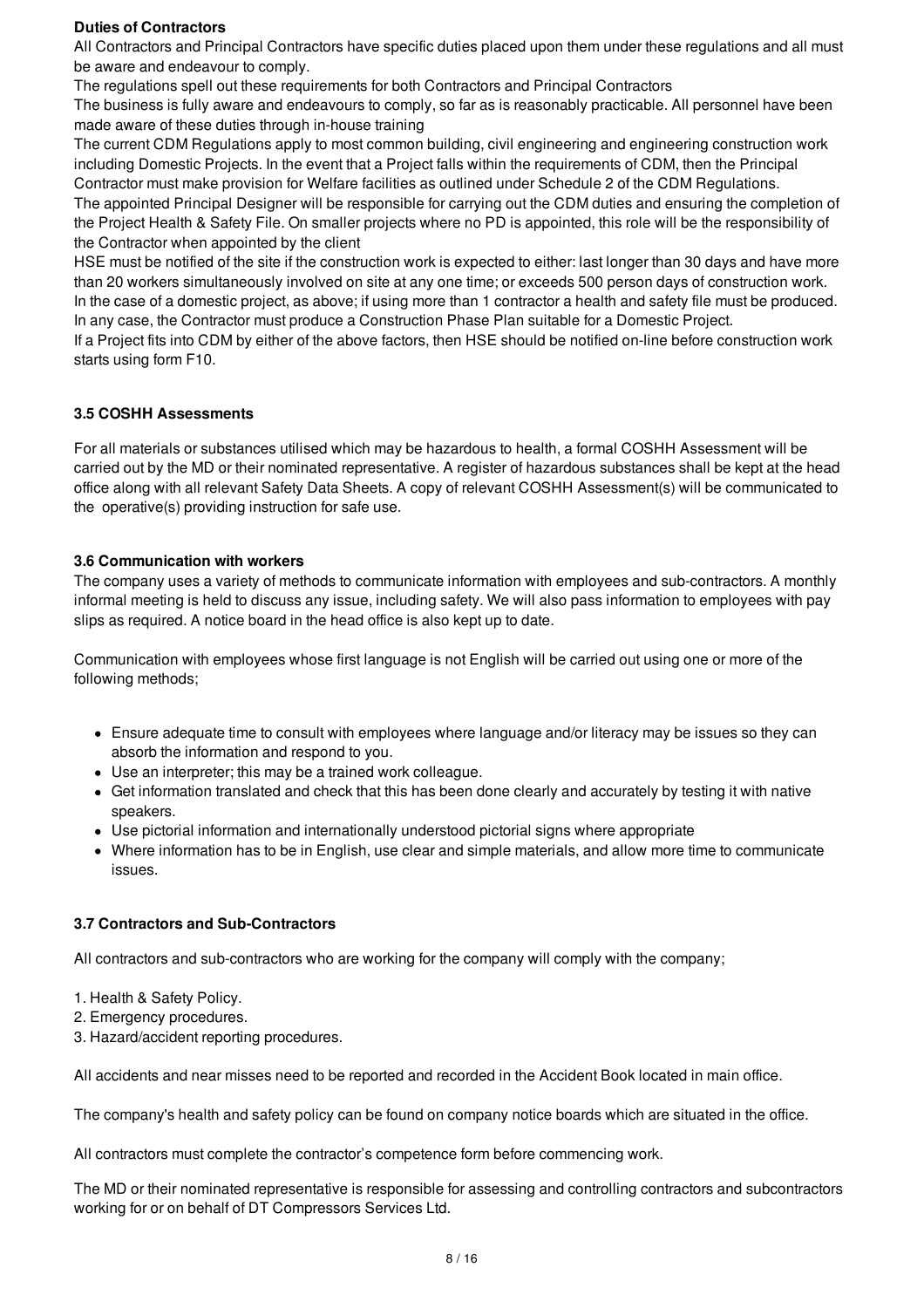# **3.8 Display Screen Equipment (DSE)**

Working with Display Screen Equipment is recognised as being a major cause of injury and ill health. DT Compressors Services Ltd will carry out risk assessments and provide information, instruction and training to its entire DSE user staff. Employees must carry out the recommendations of the risk assessment and must report instances of injury or ill health suspected of being caused by DSE work to the person responsible for Health & Safety at their earliest convenience.

# **3.9 Electricity at Work**

All work associated with an electrical system shall be undertaken in strict compliance with the Electricity at Work Regulations.

Only competent and qualified electricians are permitted to work on electrical equipment and systems including changing of fuses, carrying out repairs or maintenance of electrical equipment and installation of accessories.

A Permit to Work will be required when live working or testing and must only be carried out by competent and trained persons. Lone working is not allowed when live work takes place.

# **3.10 Environmental Protection**

DT Compressors Services Ltd has a policy to comply with the current Environmental Protection Act, other associated statutory legislation and Approved Codes of Practice (ACOP). This applies to all those who are employed within the company or who are protected by its undertakings. Employees are asked to co-operate in the operation of this policy and make a positive contribution to environmental protection by making themselves aware of the firm's environmental policy and complying with the control measures in place. This may include compliance with the requirements of a Site Waste Management Plan where relevant. The policy is on display on the Company Main H&S notice board and is also available to interested parties on request.

# **3.11 Environmental Waste Management & Pollution Control**

DT Compressors Services Ltd recognises the importance of meeting their legal requirements and to manage its waste responsibly, reduce the volume of waste sent to landfill and maximise reuse and recycling where possible Waste is unwanted materials, substances, equipment arising from commercial or industrial activities and includes: Building and demolition materials; Substances/chemicals (toxic or otherwise); Discarded or broken utensils or equipment; Contaminated soil, materials, plant etc.

DT Compressors Services Ltd management shall identify potential waste disposal requirements of a project and make adequate provision to ensure its suitably managed disposal in accordance with the current Controlled Waste Regulations.

Management shall determine the nature of the waste for disposal and shall ensure that suitable assessment is undertaken, that appropriate safe working procedures are devised and suitable containment of waste confirmed. Where undertaking removal of waste materials or products, management shall ensure that they are registered as a carrier in accordance with the Controlled Waste (The Controlled Waste (Registration of Carriers and Seizure of Vehicles) (Amendment) Regulations). Where contract carriers, are to be engaged to remove the waste, management shall confirm those appointed are suitably registered to undertake the business and shall confirm the proposed method and location of disposal.

DT Compressors Services Ltd shall:

- Ensure that waste management is performed in accordance with all waste legislative requirements, including the duty of care, and to plan for future legislative changes and to mitigate their effects.
- Minimise waste generation at source and facilitate repair, reuse and recycling over the disposal of wastes, where it is cost effective.
- To coordinate each activity within the waste management chain.
- Promote environmental awareness in order to increase and encourage waste minimisation, reuse and recycling.
- Ensure the safe handling and storage of wastes on site
- Provide appropriate training for staff, on waste management issues.
- Where the site waste is the responsibility of the principal contractor the company will cooperate with the site rules as applicable.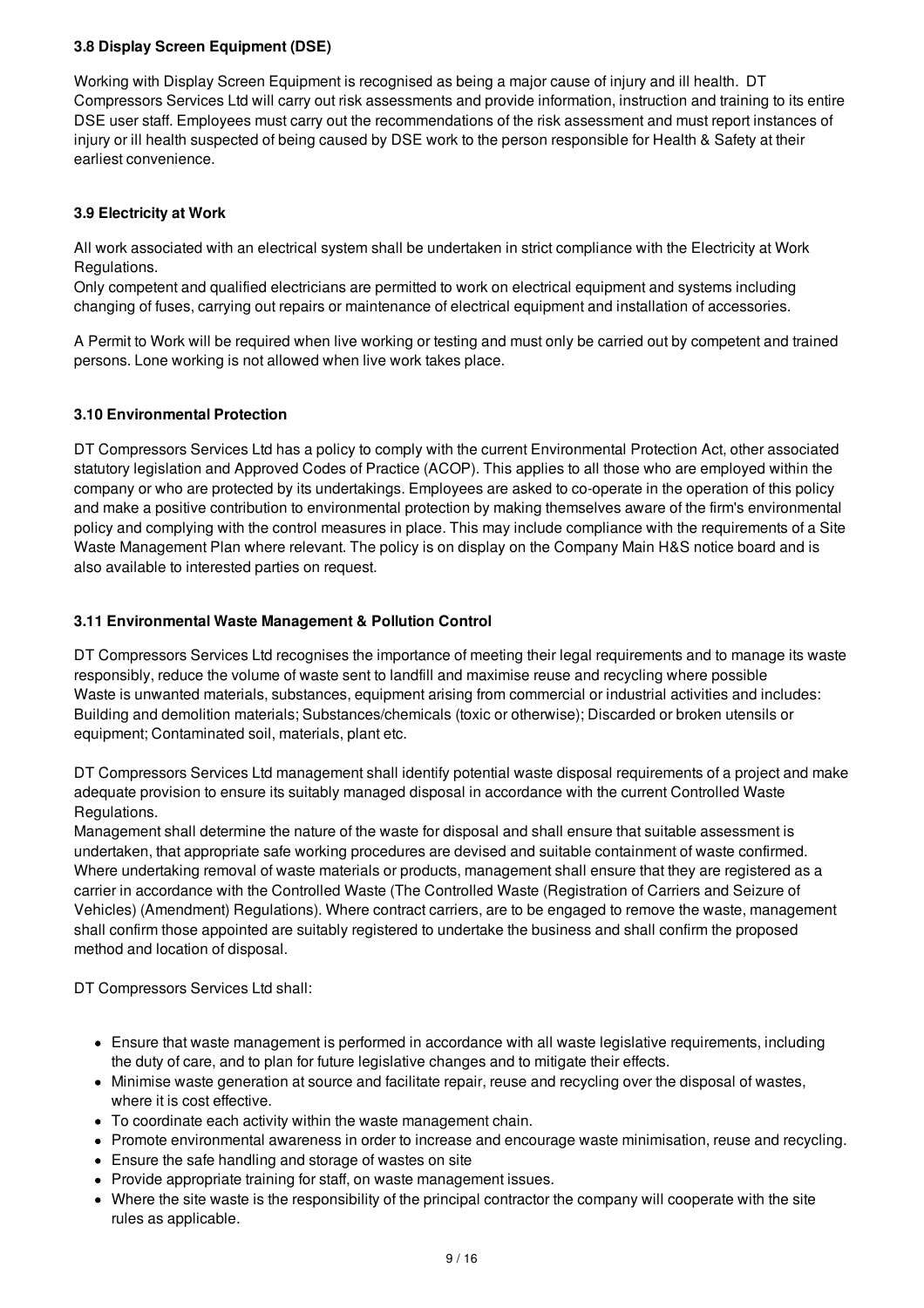The User must carry out a daily visual inspection of any equipment prior to its use, and must immediately report any defect, or suspected defect to the Supervisor.

The Responsible Person will arrange 6 monthly inspections of all company equipment to include ladders, other access to height, PPE, tools, machines etc, and will keep a record of such inspections in compliance with PUWER.

Works transport will be visually checked by the designated person on a regular frequency to ensure correct operation of all functions and maintenance of fluid and pressure levels.

Servicing and MOT testing will be carried out in compliance with manufacturer recommendation and current vehicle regulations. For the purposes of record keeping, each item of equipment shall have its own unique reference, which shall be clearly marked on it. Markings must be maintained so that they are clearly discernible at all times.

Where an inspection reveals a defect, it will be the responsibility of the MD/ Site Manager to ensure that the equipment is not used until such time as a suitable repair has been effected. If the equipment is beyond repair it must be discarded, whether or not a suitable replacement is available, and any work relying on the use of such equipment must be suspended until a suitable replacement is available.

# **3.13 External Health and Safety Consultants**

DT Compressors Services Ltd use HS Direct Ltd who will provide:

Advice of any new safety legislation or changes in existing legislation.

Provide general assistance to DT Compressors Services Ltd to aid in the fulfillment of its obligations and duties as set out in statutes.

Assist, where required or requested, with the initial implementation of the changes required by changes in safety legislation.

It is the responsibility of DT Compressors Services Ltd to ensure that the safety consultants are notified whenever assistance or support is needed.

# **3.14 Fire Safety**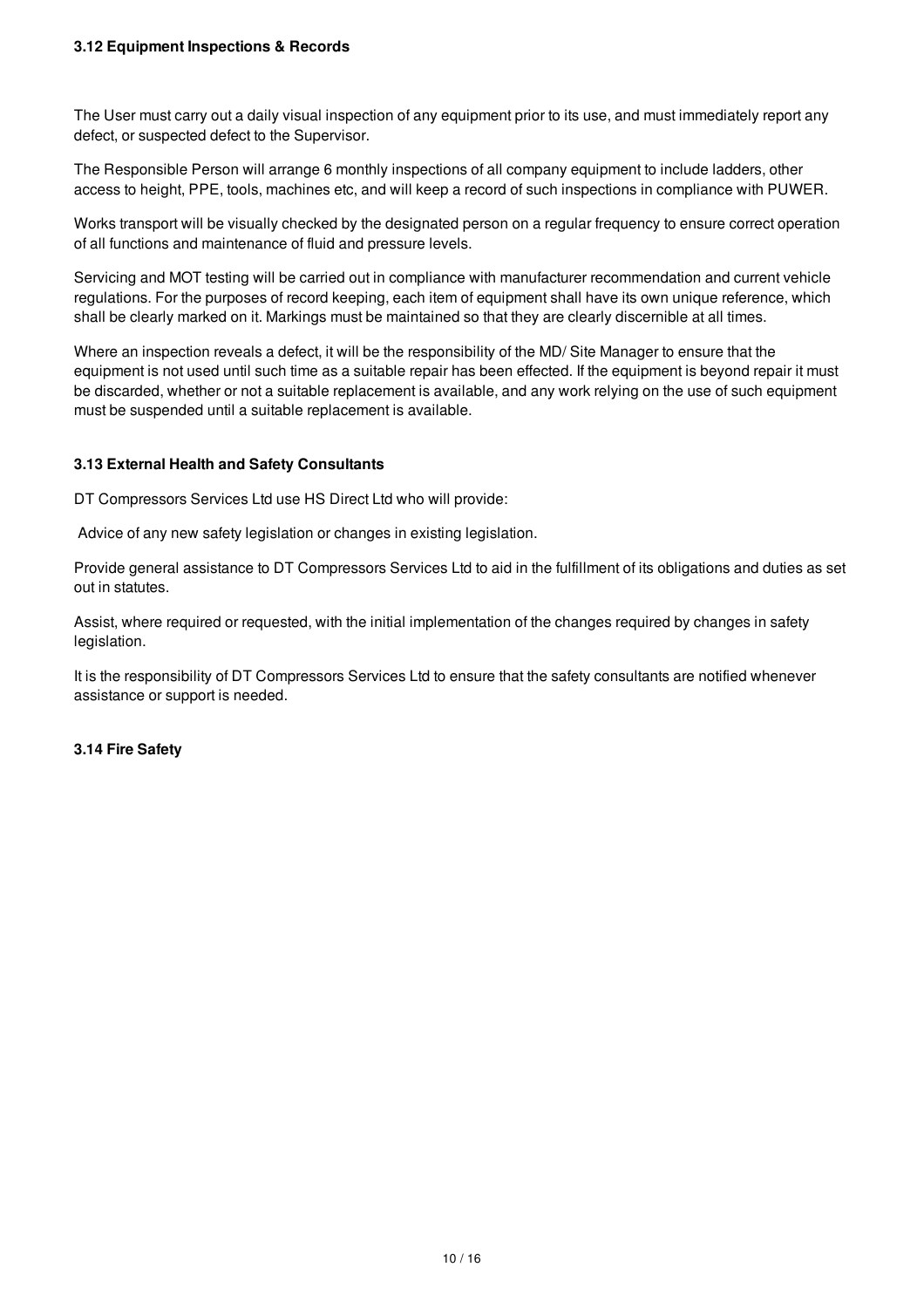In the event of a fire in DT Compressors Services Ltd premises the MD is the Responsible Person (RP) alternatively in their absence their nominated representative will take charge, in their absence the most senior person on site will assume the responsibility

On a clients site where DT Compressors Services Ltd are responsible for the site, it is the responsibility of DT Compressors Services Ltd RP or their nominated representative on site to ensure that all fire safety procedures are implemented in client buildings and on client sites and are communicated to staff.

Where a hot work permit is raised all DT Compressors Services Ltd site operatives are expected to adhere to its requirements.

Fire risk assessments will be carried out in all areas occupied by the organisation, the risk assessments will consider sources of ignition, sources of fuel and any extra sources of oxygen over and above what is present in the air. The assessment will evaluate the risk of a fire starting and the effect of the fire on people. The assessment will indicate control measures to remove or reduce the risk of fire starting. The significant findings of the assessment will be communicated to the relevant persons together with the necessary instruction and training.

#### Means of Escape

In the event of fire occurring, it is vital that staff and other persons are able to evacuate the premises.

All existing doors through which a person may have to pass to get out of the premises must be capable of being easily and immediately opened from the inside. Staff will not block or otherwise obstruct exits provided for emergency evacuation.

Access routes must always be maintained unobstructed to exit doors (internal and final exits) sufficient to allow easy access by the number of persons likely to use those routes, (750mm minimum width) and employees must observe any line markers to indicate areas which must be kept clear.

Stairways in buildings must be free from any risk of fire or spread of fire eg unauthorised portable heater, combustible material etc.

Under no circumstances should fire doors be wedged open unless they are retained by automatic magnetic release systems or similar which are connected to the fire alarm system.

# **3.15 First Aid Arrangements**

The MD or their nominated representative will ensure that as a minimum the organisation has an Appointed Person for first aid. The appointed person will be responsible for maintaining the first aid kit and taking charge after an accident, this includes calling for a person qualified in first aid or ambulance if necessary. Where visits are carried out to other premises, the person responsible for Health & Safety will ascertain the first aid procedures to be followed, and details will be provided to all organisation employees/contractors required to work in or on such premises. DT Compressors Services Ltd first aid names will be displayed on the office notice board.

# **3.16 Guidance**

The company commits to operating to the very highest standards of Health Safety and Quality and will therefore carry out its operations in accordance with best practice as advised by the Health & Safety Executive and also various trade bodies and associations. This best practice will be reviewed on an annual basis and adopted annually or when evidence that significant improvements can be made by adopting sooner. Guidance documents are kept at head office and will be made available to staff and other interested parties.

# **3.17 Hand Arm Vibration Syndrome (HAV)**

Anyone who regularly and frequently is exposed to high levels of vibration can suffer permanent injury. The construction industry has the second highest incidence of vibration white finger (VWF) injury which is one of the more common forms of HAVS.

The company will ensure that staff are not subjected to excessive vibration through power tools etc, the company will endeavor to source low vibration tools and limit exposure to such tools. The company will also provide adequate information instruction and training to its staff and contractors on the risks of HAVS.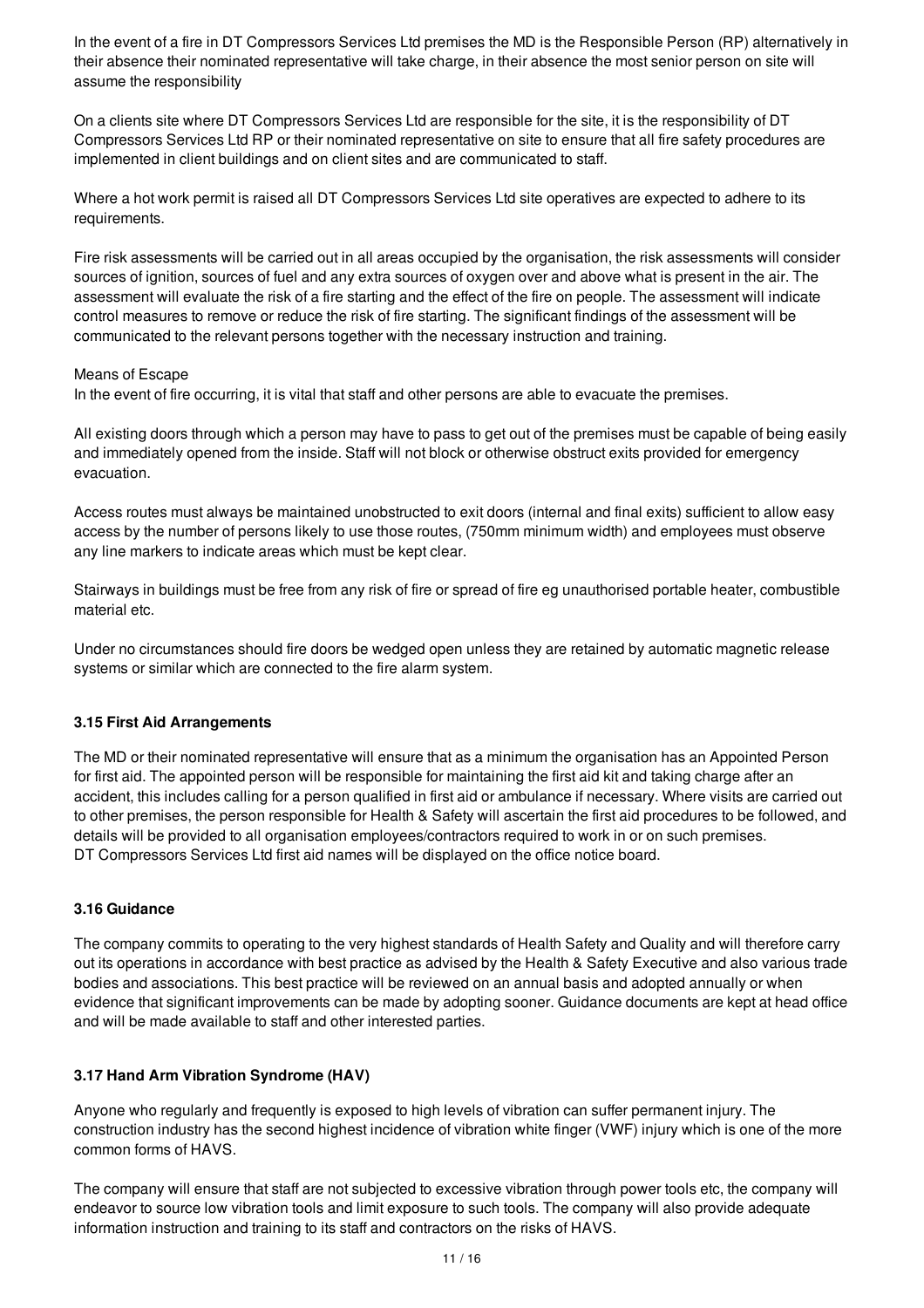# **3.18 Health & Safety Records**

All records will be kept by the MD, in written form indicated in the various appendices. Such records will include:

- Equipment Inspections
- COSHH Assessments
- Generic Risk Assessments
- Staff Training and Induction Records

In addition to the above general records, the following contract specific records will be maintained for each major contract.

- Contract Start-up information
- Specific Risk assessment
- Method Statements and Safe systems of work.
- Accident Record Book

#### **3.19 Health & Safety Training**

DT Compressors Services Ltd will provide training and refresher training as is necessary to ensure, so far as is reasonably practicable, the health and safety of all staff. During staff induction and upon any job transfer, safety training will be provided to ensure that the staff are trained in Health & Safety matters to a level appropriate to their responsibilities.

#### Induction Training

Every new employee will receive a safety induction on day one of his/her employment. The training will consist of fire safety, arrangements for first aid, manual handling, and display screen equipment use (where necessary), environmental and general safety. New employees will also be given instruction and safety training on the equipment they will be required to use whilst discharging their duties. A training record will be kept and maintained in our online system. Copies of training records are available for clients upon request.

#### **3.20 Health Surveillance**

All employees of DT Compressors Services Ltd are encouraged to carry out personal health checks. Any problems reported will be dealt with in a personal and confidential manner by senior management. Should DT Compressors Services Ltd have any concerns regarding the well being of any employee they may request a referral to a professional occupational health provider and or on request of an employee in matters relating to work related ill health issues DT Compressors Services Ltd will pay for conducting relevant medical surveillance were appropriate.

# **3.21 Lone Working**

Where work is carried out in the customer's premises, the MD or their nominated representative will ascertain the procedures to be followed in case of emergency, e.g. lone worker injury etc. and details will be provided to all company employees/contractors required to work in or on such premises.

#### **3.22 Machinery Maintenance**

All machines including power tools, jet wash equipment, saws, drills etc shall be subject to regular inspection by a competent person, who will withdraw damaged or unsuitable equipment from service immediately. A record of the inspection and actions will be made and filed for reference. All machinery shall also be subject to maintenance and service as per the manufacturers instruction and maintenance schedule OR at least annually and records held.

#### **3.23 Machinery Operation**

All employees/contractors who are required to operate machinery or plant will have the appropriate training and be assessed to determine competency. Where required, the individual will hold a current license to operate such machinery or plant. It is company policy to take severe disciplinary action against any person found to be operating machinery without the necessary competence.

#### **3.24 Manual Handling Assessments**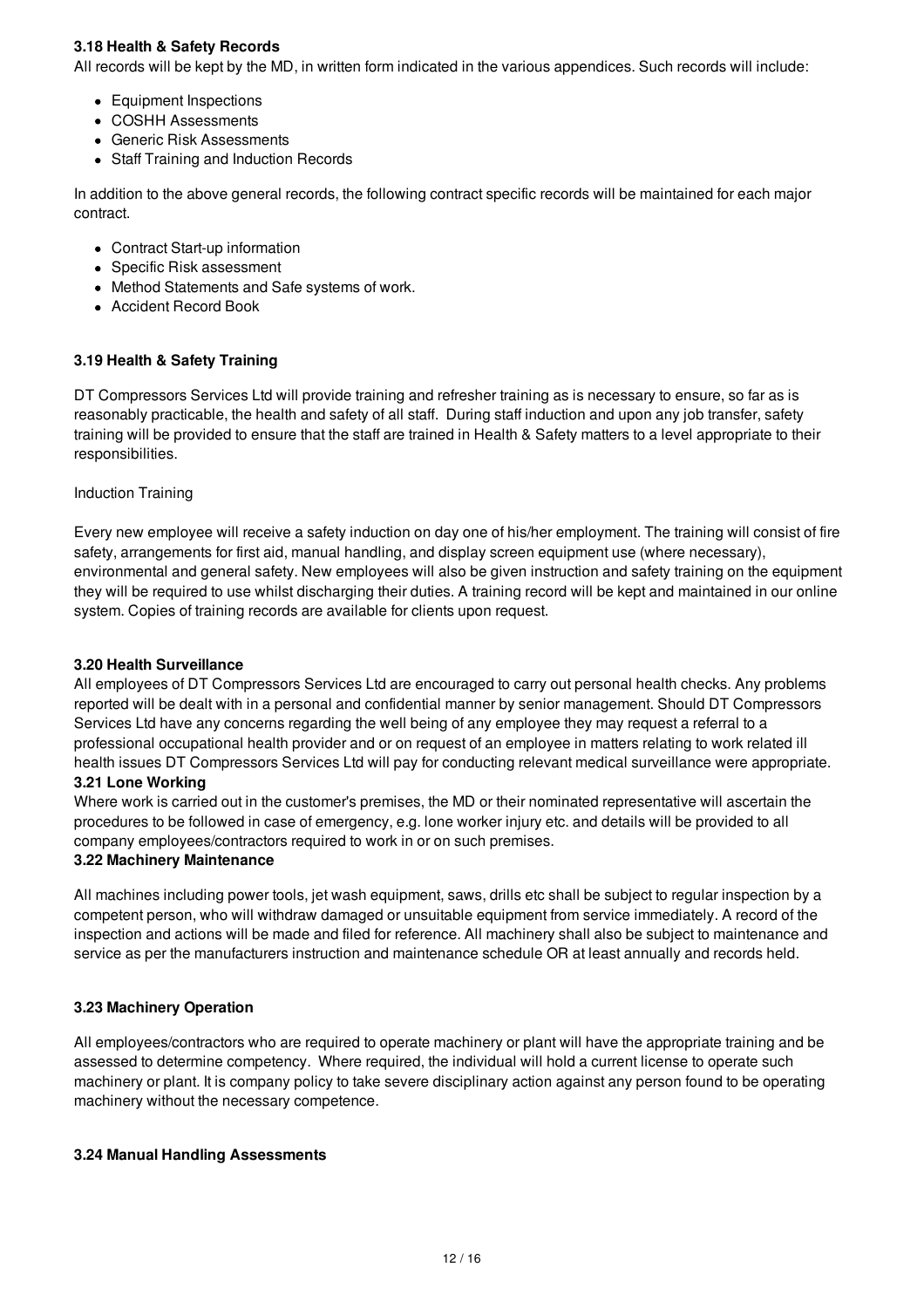The MD or their nominated representative will carry out specific manual handling assessments for any necessary operation which has been highlighted as requiring a detailed assessment by the general risk assessment. Where practical, manual handling should be avoided by utilising mechanical means to minimise the risks arising from manual handling.

Manual handling assessments will consider the load to be handled, e.g. tools, equipment, materials etc, its size and weight, the individual, the task and the environment in which the task takes place.

The assessment will also consider the possibility of kinetic lifting techniques to assist the movement of an object and to minimise the risks arising from manual handling.

#### **3.25 Method Statements (Safe Operating Procedures)**

Work Instructions (Method Statements) will be developed for all company operations. Information from the risk assessments will be used to formulate these documents which will be used in training and given to members of staff, the work instructions will be reviewed and updated either periodically or when something significant changes. Method statements are written using our online system and are made available to customers prior to works commencing.

#### **3.26 Noise**

Regular exposure to high noise levels can cause deafness and tinnitus. Noise assessments will be carried out when ever it is suspected that noise levels may be above 80db(a), and hearing protection will be provided for all operatives likely to be affected. Information and advice to use hearing protection will be issued.

Where noise levels are at 85db (a) or above, where possible, the company will take measures to reduce the exposure of noise to its employees by means other than hearing protection. The wearing of suitable hearing protection shall also be enforced.

# **3.27 PAT Testing**

The term 'portable' is used to mean portable, movable or transportable. Portable equipment is not part of a fixed installation but when used is connected to a fixed installation (or a generator), by means of a flexible cable, plug and socket. It includes equipment that is hand held or hand operated while connected to the supply.

All portable electrical appliances will be tested in accordance with the regulations, at the recommended intervals, 'as may be necessary to prevent danger'. It will be the responsibility of the site manager to ensure that all equipment provided is suitable for the task, including any provided by a Customer.

Each employee/contractor must carry out a daily inspection of any equipment prior to its use, and must immediately report any defect, or suspected defect to MD/Site Manager.

#### **3.28 Personal Protective Equipment**

The need for Personal Protective Equipment will be determined through risk assessment and will be provided by DT Compressors Services Ltd free of charge. The relevant PPE must be worn at all times whilst carrying out work and in compliance with any mandatory requirements of specific sites. Details of the correct PPE will be made available to employees within the risk assessments and method statements relevant to the works. No employee/contractor will be permitted to start work without the correct PPE and the necessary information, instruction and training to enable him to utilise the equipment correctly and without risks to safety and health. It will be the responsibility of each contract manager and their site foreman to monitor the wearing of PPE on sites under their control. Persons found to be persistently breaching PPE rules will be subject to disciplinary procedures which may include ejection from site.

# **3.29 Pregnant Workers**

The company recognises that pregnant workers are more vulnerable to injury and as such will carry out specific risk assessments where a worker notifies them of a pregnancy. Such assessments will consider the worker's duties, working conditions and hours. Where it is deemed that a risk to the mother or baby is present, suitable controls will be introduced to minimise that risk.

#### **3.30 Purchase Policy**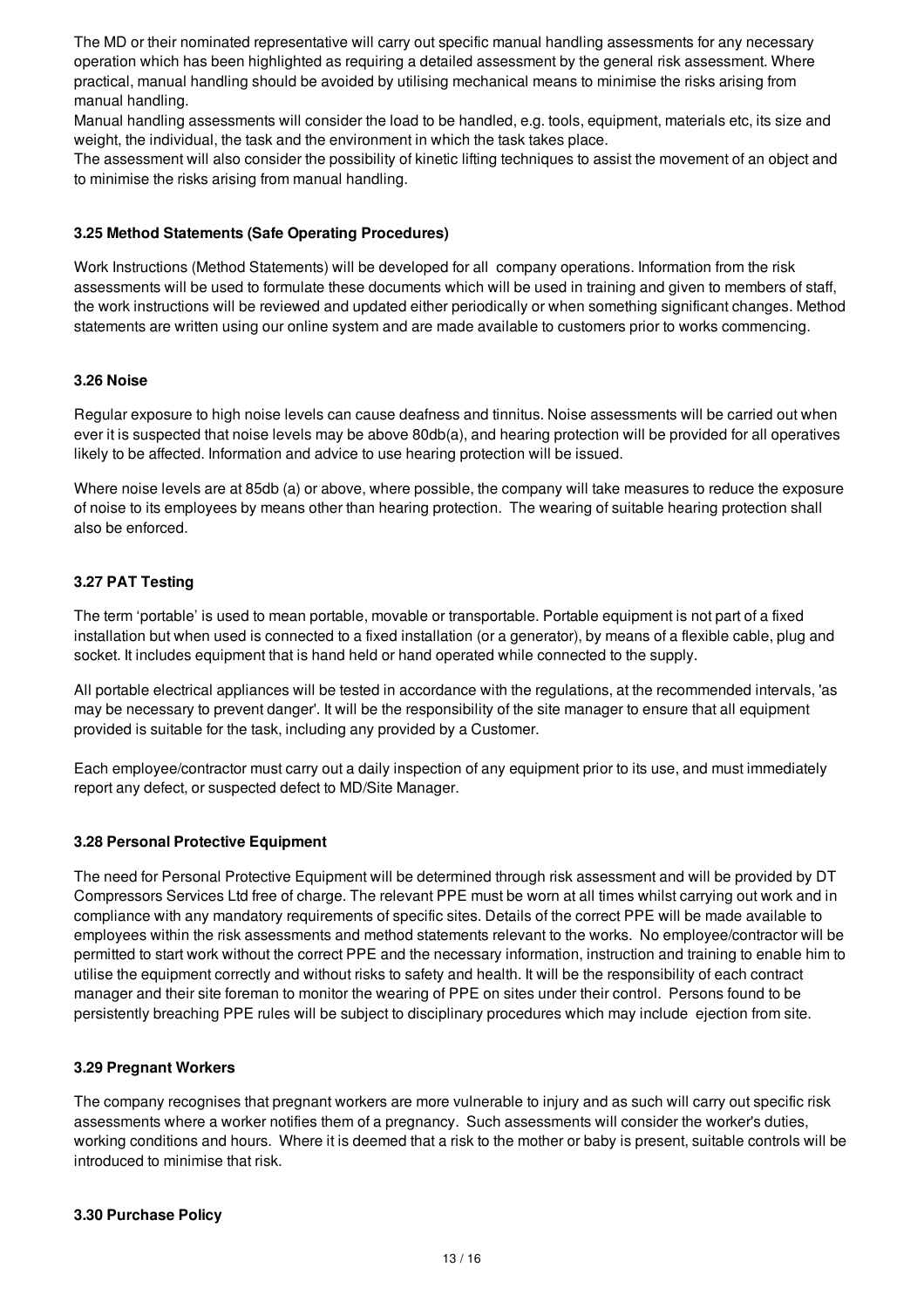The Health and Safety at Work Act as amended imposes duties upon DT Compressors Services Ltd and those providing goods and services to the company. Health & Safety legislation affects purchasing decisions including the use of sub-contractors or out-sourced activities. This also includes the purchase of new or hired equipment, maintenance services and goods; but is not limited to such legislation as The Supply of Machinery (Safety) Regulations as amended, The Provision and Use of Work Equipment Regulations (PUWER) and The Control of Substances Hazardous to Health Regulations. When purchasing or hiring machinery/equipment DT Compressors Services Ltd will make sure it has all the relevant information and instructions on how it works, including the appropriate safety features and certifications of compliance. All suppliers of services will be competent and trained. All users of the equipment will receive suitable training and instruction before being allowed to use equipment. The equipment must be safe, meet all relevant UK and EU supply Directives and be CE marked; it will be maintained in line with current legal requirements, and manufactures/suppliers guidance or ACOPS ruling at the time of use.

# **3.31 Risk Assessments**

The MD or their nominated representative will prepare a generic risk assessment covering the common risks encountered in the company's normal business. If necessary, external assistance will be sought to carry out the generic risk assessments. The significant findings of the risk assessments will be relayed to all staff.

The MD or their nominated representative will carry out site specific risk assessment for new sites where company employees/contractors are obliged to work. Such assessments will consider the health and safety of employee/contractors and the public on site. In particular the company is aware of the number of serious injuries from the incidence of Slips, Trips and Falls. The MD therefore will pay particular attention to eliminating these hazards from each site.

All Risk Assessments will be produced using our online management system and are made available to all clients upon request. Employees should have a copy of risk assessments for the work they carry out.

#### **3.32 Safety Audits and Monitoring**

At regular intervals the MD or their nominated representative will carry out a health & safety audit. The audit will consider the effectiveness of the welfare facilities; emergency procedures, safe methods of work etc. identified at the outset, and will identify any corrective action required. Where the MD considers it necessary in order to maintain the desired level of health & safety, they may seek the assistance of an external Health & Safety Advisor in carrying out audits and identifying corrective actions.

# **3.33 Serious or Imminent Danger**

These procedures are in line with Regulation 8 of the current Management of Health & Safety at Work Regulations.

It is a policy of the company that no employee or sub-contractor will be made to work in dangerous conditions without due regard to health and safety and all employees should be aware that there are regulations and procedures regarding serious or imminent danger.

Managers, supervisors and employees are reminded that they must not under any circumstances undertake work or instruct others to undertake work where there is a risk of imminent danger without adequate controls, safety procedures, training and personal protective equipment being in place to minimise that risk.

DT Compressors Services Ltd authorises any employee to remove himself/herself to a relative place of safety when he/she has reason to believe he/she is at serious risk or in imminent danger. Work will not resume in that area until the risk has been minimised.

Some emergency events can occur and develop rapidly, thus requiring employees to act without waiting for further guidance, for example, in a fire. Employees must, on arrival at new sites, make themselves familiar with the emergency procedures, escape routes and location of fire fighting equipment etc prior to starting work.

Under no circumstances will work activities take priority over safety considerations.

# **3.34 Transport & Company Vehicle Safety**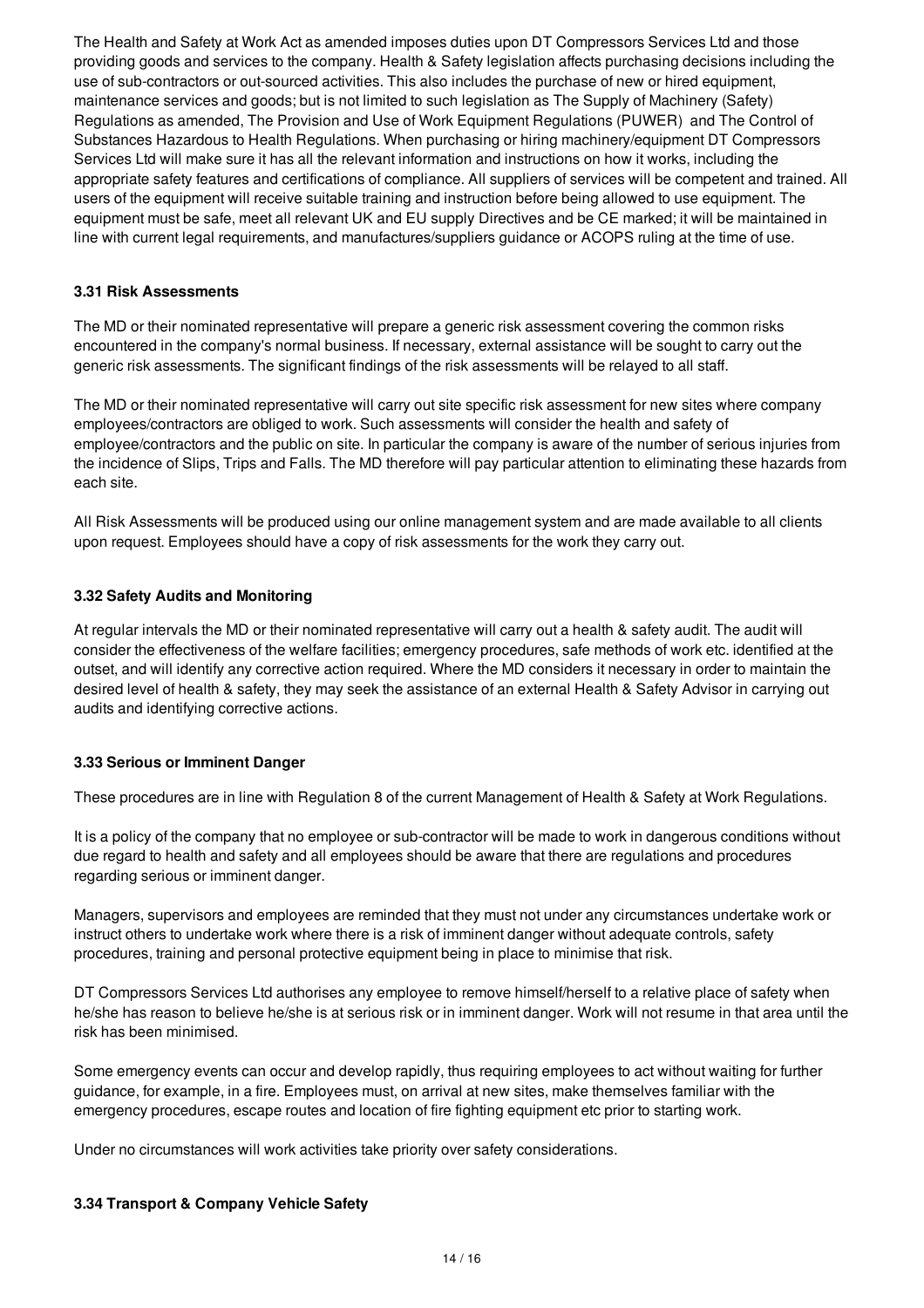It is the policy of DT Compressors Services Ltd to only employ drivers who are competent.

Driver approval and competence

A person may only operate company vehicles if he or she;

- 1. Has held a full UK license for a minimum of 2 years
- 2. Has not been disqualified from driving for drink and/or drug offences in the last 5 years nor has any prosecution pending
- 3. Holds the correct license for the type of vehicle being operated

Drivers must inform the company of any circumstances that may lead a driver to being unfit for driving duties.

Drivers must inform the office immediately they become aware of any pending prosecution for any driving offence.

All drivers will be asked to provide detail of driving licence number, national insurance number and Post Code registered on driving licence in order that annual checks may be made on applicable vehicle licences and any penalty points registered.

#### **3.35 Welfare**

In most cases company employees/contractors will be able to use toilet/washing facilities within the customer's premises. It will be the responsibility of the Site Manager to ascertain if this is possible prior to commencement of a contract. Where it is not possible, it will be the responsibility of the Site Manager to establish the location of suitable temporary or public facilities.

Where work is carried out in peoples homes we will make a verbal request to use their washing facilities if required. **3.36 Working at Height**

It is the policy of the company to comply with the current Work at Height Regulations. Work at height will be avoided wherever possible, where work at height can not be avoided; the site foreman is responsible for carrying out a risk assessment and selecting appropriate work equipment to access height and ensuring the appropriate safety measures to prevent falls are implemented.

Only trained and competent staff will be allowed to work at height and apprentices will be closely supervised.

Where the risk of a fall can not be eliminated the foreman will put in place measures and equipment to minimise the distance and consequences of a fall should one occur.